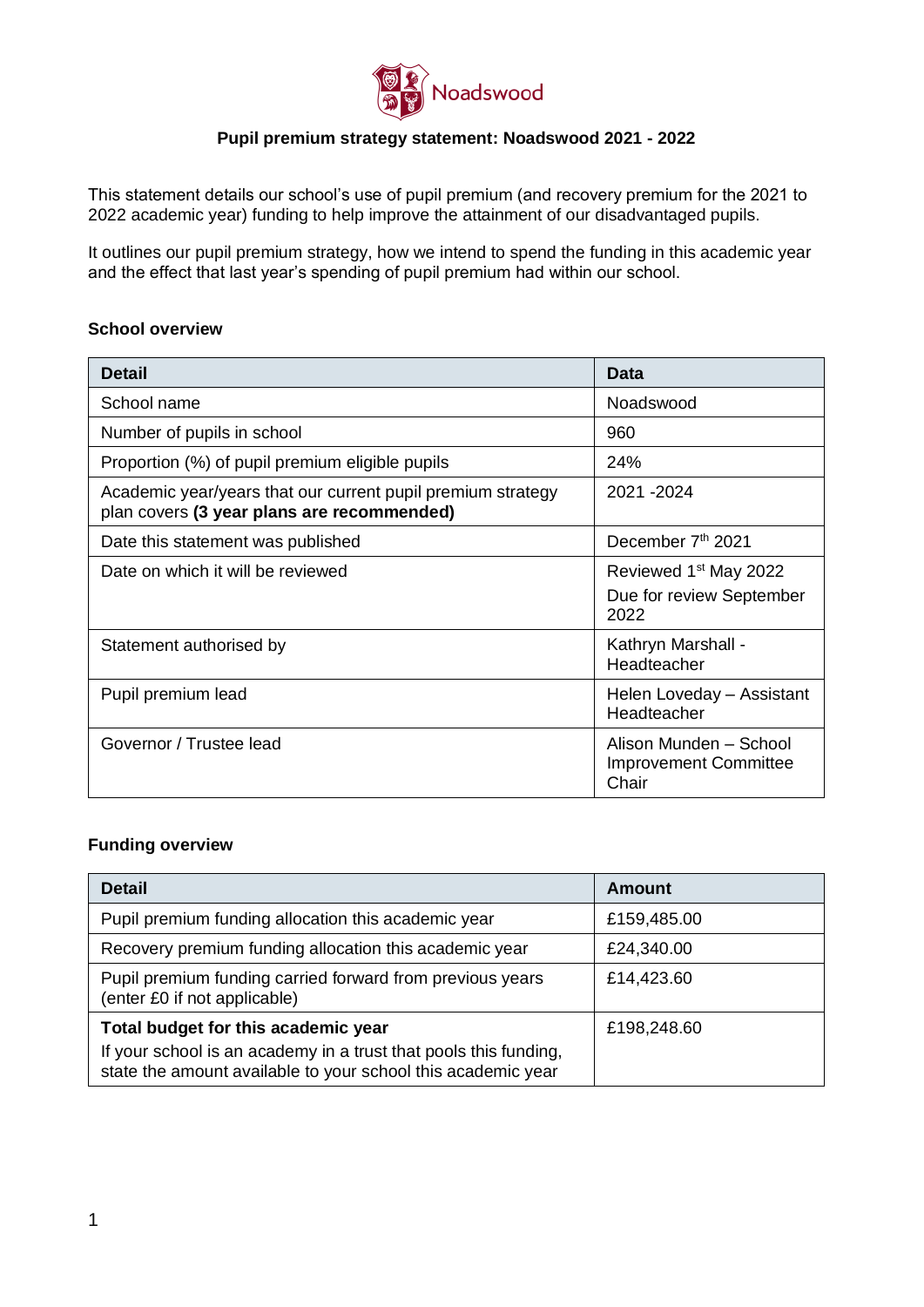

### **Part A: Pupil premium strategy plan**

### **Statement of intent**

Noadswood is proud to be a caring and inclusive community. We are committed to ensuring that all students are provided with an educational experience that enables them to make the best academic progress. Our ultimate objectives for our disadvantaged students are;

- Outcomes which enable them to continue their educational careers in whichever direction they choose.
- Early identification of barriers to learning leading to bespoke interventions which enable these barriers to be removed.
- For all students to receive emotional, mental health and well-being support that enables them to feel happy and safe whilst enjoying their school experience.

The key principles of our pupil premium strategy plan are high quality teaching within our classrooms, targeted and individual support and wider strategies focused on attendance and well-being.

### **Challenges**

This details the key challenges to achievement that we have identified among our disadvantaged pupils.

| <b>Challenge</b><br>number | <b>Detail of challenge</b>                                                                                                                                                   |
|----------------------------|------------------------------------------------------------------------------------------------------------------------------------------------------------------------------|
|                            | Attendance of disadvantaged students.                                                                                                                                        |
| 2                          | Progress and outcomes for disadvantaged students, particularly in English and<br>Maths.                                                                                      |
| 3                          | Increase in mental health and well-being needs of all students.                                                                                                              |
|                            | Ensuring that all staff have appropriate CPD which reflects the specific<br>academic and well-being needs of our students.                                                   |
| 5                          | Ensuring a curriculum provision which fully reflects the needs of our<br>disadvantaged students and allows them to make progress and outcomes<br>which reflects their needs. |

### **Intended outcomes**

This explains the outcomes we are aiming for **by the end of our current strategy plan**, and how we will measure whether they have been achieved.

| Intended outcome | <b>Success criteria</b> |
|------------------|-------------------------|
|------------------|-------------------------|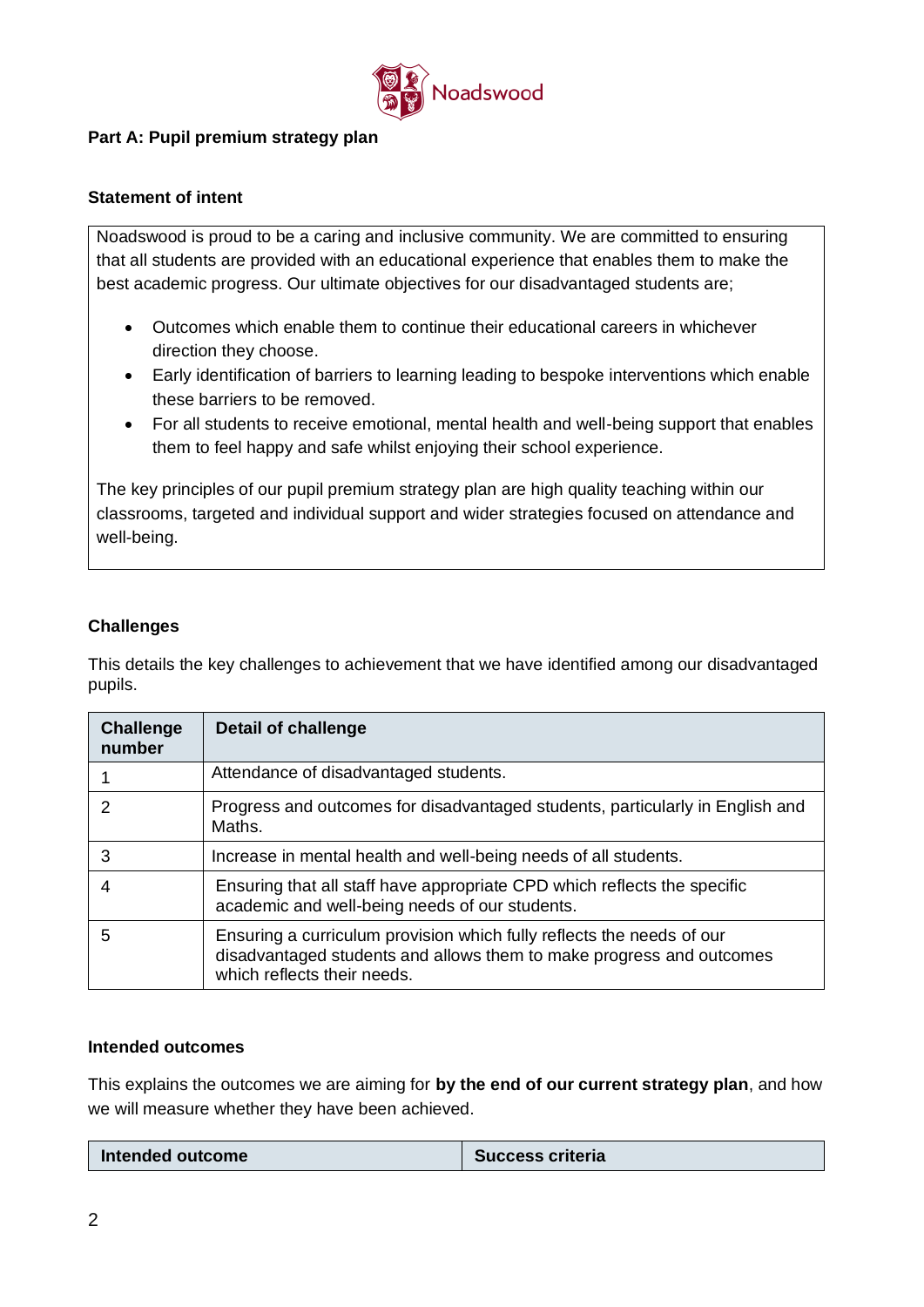

| Improve the progress and outcomes of<br>disadvantaged students through high quality<br>teaching and learning.                                      | Each teacher is supported in delivering high<br>quality teaching which is shown through<br>monitoring and outcomes and which results<br>in improved attainment outcomes for all<br>students, including those who are<br>disadvantaged. |
|----------------------------------------------------------------------------------------------------------------------------------------------------|----------------------------------------------------------------------------------------------------------------------------------------------------------------------------------------------------------------------------------------|
| Improve the attendance of disadvantaged<br>students through a focused attendance<br>project.                                                       | The gap in attendance of disadvantaged<br>students narrows and becomes in line with<br>national average.                                                                                                                               |
| Ensuring effective assessment, feedback and<br>interventions for disadvantaged students.                                                           | Monitoring by subject leaders and SLT will<br>show effective assessment, feedback and<br>interventions leading to improved outcomes.                                                                                                   |
| Improving the literacy and numeracy of all<br>students, particularly at KS3.                                                                       | KS3 students will begin KS4 at age related<br>expectations.                                                                                                                                                                            |
| Develop high quality teaching staff with an<br>excellent understanding of pupil premium<br>through specific CPD.                                   | All staff will approach disadvantaged<br>students with a secure understanding of the<br>specific challenges of each individual<br>leading to improved attendance and<br>outcomes.                                                      |
| Effective use of behaviour data to monitor<br>students and use bespoke strategies to help<br>support positive change.                              | Behaviour data will show improved learning<br>behaviours.                                                                                                                                                                              |
| To raise aspirations of disadvantaged<br>students.                                                                                                 | All disadvantaged students will have<br>secured a college, apprenticeship or other<br>training prior to leaving school.                                                                                                                |
| To ensure that disadvantaged students have<br>access to ICT equipment such as laptops, wifi<br>dongles, data and adequate internet<br>connections. | Students will have access to all curriculum<br>content including homework activities<br>ensuring there is no technological inequality.                                                                                                 |
| Provide opportunities for all students to<br>access enrichment activities and develop<br>cultural capital.                                         | Attendance data will show students have<br>regularly accessed extra-curricular activities,<br>enrichment activities and trips.                                                                                                         |
| Providing students with a safe space / quiet<br>area to attend in times of emotional<br>need/distress.                                             | Students will show emotional self-regulation<br>and behaviour data will show a decrease in<br>requests for support.                                                                                                                    |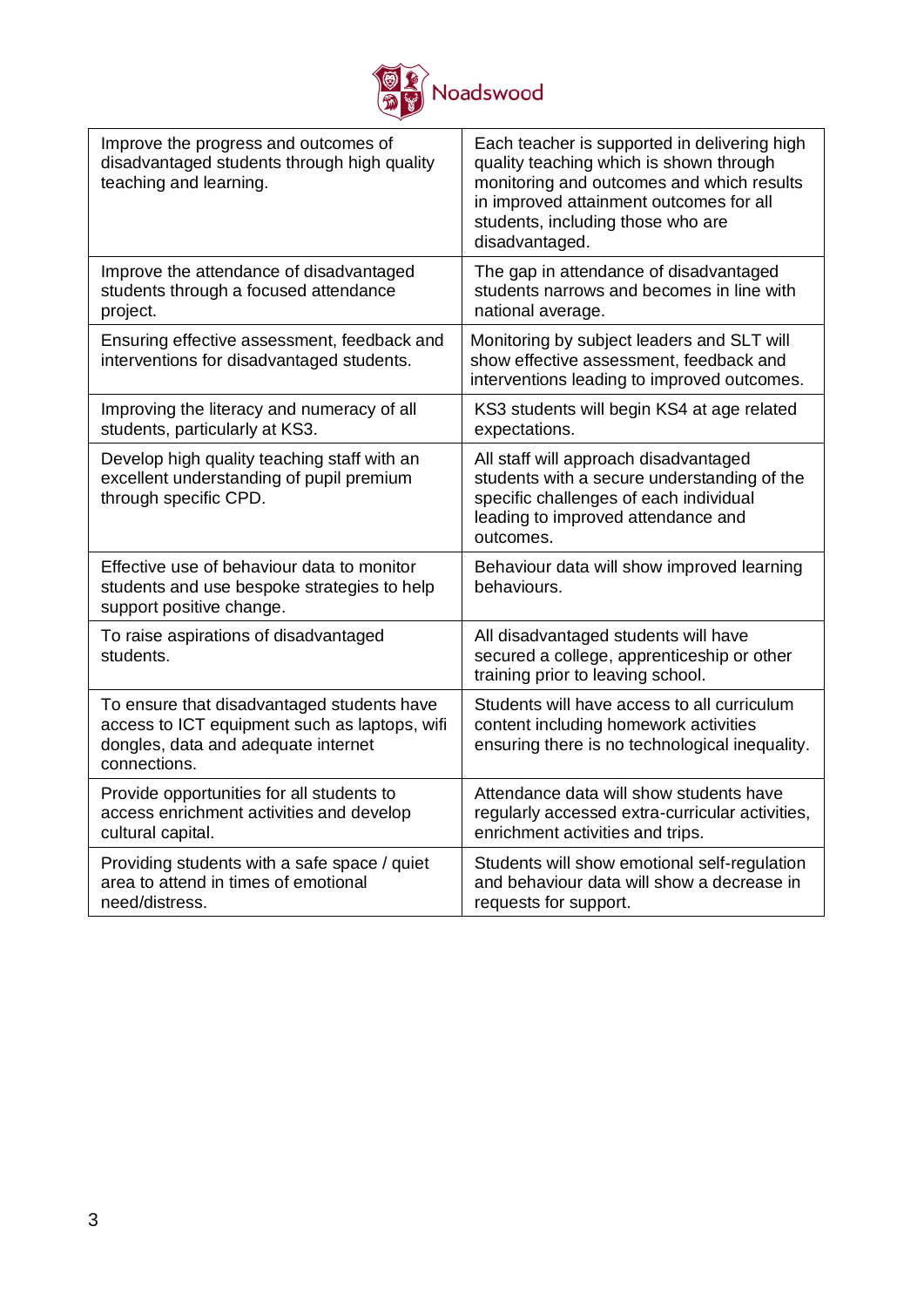

## **Activity in this academic year**

This details how we intend to spend our pupil premium (and recovery premium funding) **this academic year** to address the challenges listed above.

# **Teaching (for example, CPD, recruitment and retention)**

Budgeted cost: £52,000

| <b>Activity</b>                                                                                                                 | <b>Evidence that supports this</b><br>approach                                                                                                                                                                                                                                                                                                                                                                                    | <b>Challenge</b><br>number(s)<br>addressed | May 2022 Review                                                                                                                                                                                                                                                                                 |
|---------------------------------------------------------------------------------------------------------------------------------|-----------------------------------------------------------------------------------------------------------------------------------------------------------------------------------------------------------------------------------------------------------------------------------------------------------------------------------------------------------------------------------------------------------------------------------|--------------------------------------------|-------------------------------------------------------------------------------------------------------------------------------------------------------------------------------------------------------------------------------------------------------------------------------------------------|
| CPD - for the<br>pastoral team<br>focusing on the<br>developing SEMH<br>needs of our<br>students.                               | We know from our own<br>Noadwood experience but also<br>the national picture, that young<br>people are experiencing mental<br>health and well-being difficulties<br>as a result of covid, longer<br>waiting times for services and the<br>longer term impact of the<br>pandemic.<br>Approx: £2,500<br>Average CPD course between<br>£100/150 pp.<br>Pastoral team = $14/15$ people.                                               | 1<br>3                                     | The pastoral team<br>have undertaken<br>training in the many<br>areas including:<br>Drugs<br>Vaping<br>Online safety<br><b>County lines</b><br>Prevent<br>Healthy<br>Relationships<br>Trauma informed<br>practice<br>Developing a whole<br>school approach<br>mental health<br>Eating disorders |
| CPD - Training of 5<br>x current staff to<br>become Mental<br><b>Health First Aiders</b><br>and be attached to<br>a Year Group. | As above<br>Additionally, we have staff who<br>are very well trained in general<br>safeguarding but not specifically<br>responding to mental health<br>needs. It would be good to have<br>additional staff to support<br>students and their families when<br>they are facing these difficulties.<br>5 Mental Health First Aiders<br>Level 3 qualification = £360 per<br>person (provided by St John's<br>Ambulance) = $£1,800.00$ | 1<br>3                                     | To be booked in the<br>summer term                                                                                                                                                                                                                                                              |
| Supervision<br>provided for DSLs.                                                                                               | Our safeguarding data shows an<br>increase in safeguarding<br>concerns and more complex                                                                                                                                                                                                                                                                                                                                           | 3                                          | Underway                                                                                                                                                                                                                                                                                        |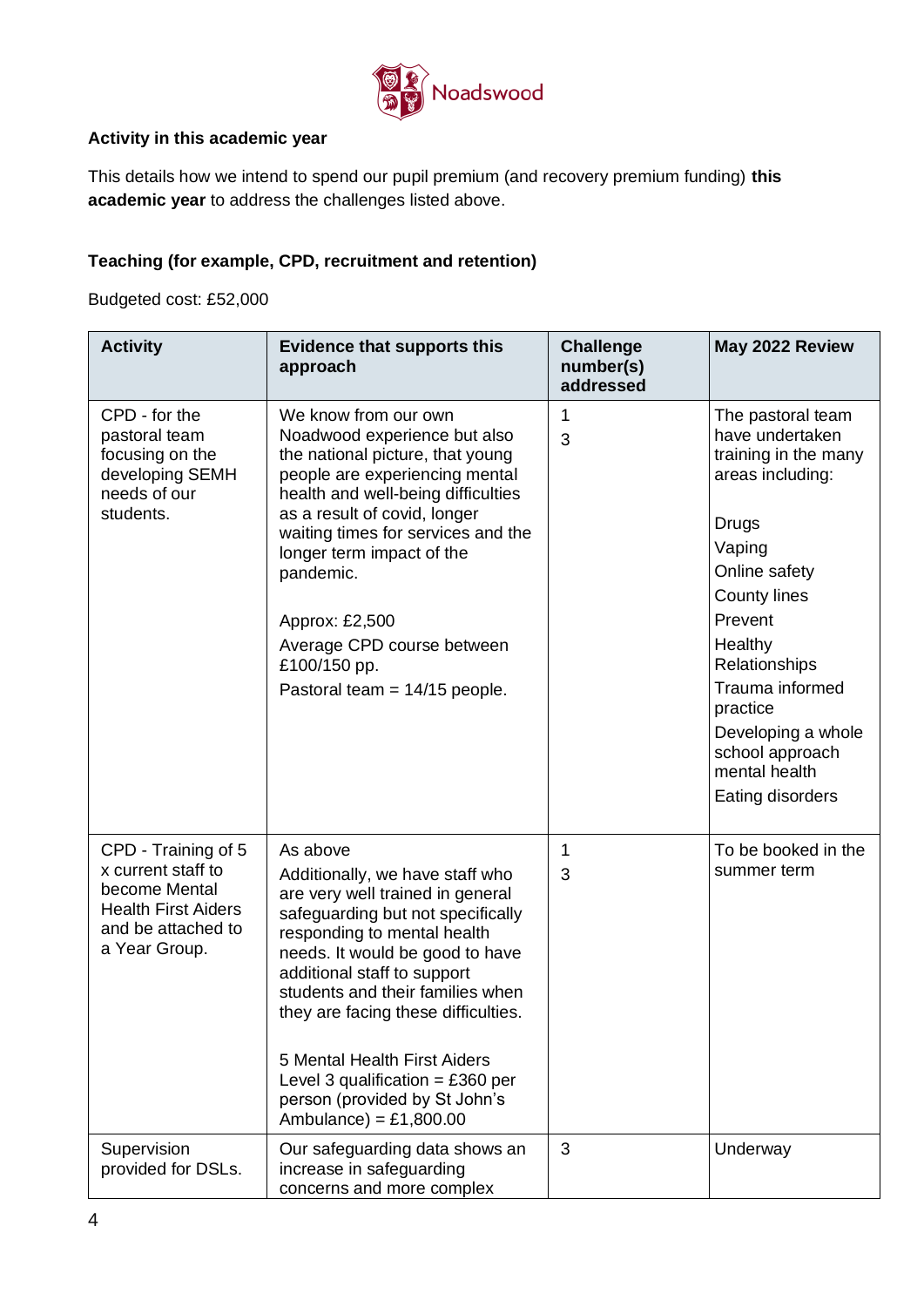

|                                                                                                                                                                                                             | cases. All DSLs should have<br>access to regular supervision.<br>Each DDSL to be provided with 1<br>hour of supervision with DSL<br>each term.<br>Total 9 hours worth of<br>supervision.<br>Cover for 3 UPR teaching<br>members of staff for 1 hour = $£42$<br>per person= £126                                                                                                                                                                                |                          |                                                                                                          |
|-------------------------------------------------------------------------------------------------------------------------------------------------------------------------------------------------------------|----------------------------------------------------------------------------------------------------------------------------------------------------------------------------------------------------------------------------------------------------------------------------------------------------------------------------------------------------------------------------------------------------------------------------------------------------------------|--------------------------|----------------------------------------------------------------------------------------------------------|
| Recruitment of 2<br>pastoral support<br>roles;<br>Pupil Inclusion<br>Assistant and<br><b>Behaviour Support</b><br>Worker.                                                                                   | These roles will provide<br>additional 1:1 support for<br>students, particularly those with<br>SEMH needs (can be bespoke to<br>the individual need.) We can also<br>provide some specific pastoral<br>support throughout the day,<br>responding to needs as they<br>arise throughout the day.<br>Full time<br>Grade $C$ – annual wage of<br>£18,933.00 (term time only/18<br>hours per week) $x = £37,866$<br>Cost of ELSA training - £600.00<br>$x2 = £1200$ | 2<br>3                   | We have appointed<br>both of these roles<br>and have secured<br>ELSA training for 3<br>colleagues.       |
| <b>Recruitment - Extra</b><br>hours in provision<br>from our current<br>school counsellor<br>(an additional<br>working day)                                                                                 | Our current waiting list for both<br>our school counsellor and ELSA<br>show the increased need for this<br>type of support. We also know<br>that waiting lists for external<br>agencies are growing and we<br>understand that earlier targeted<br>intervention may lead to less need<br>for additional and more specific<br>referrals (eg CAMHS)<br>29 additional working days =<br>£5,220.00                                                                  | 1<br>$\overline{2}$<br>3 | School counsellor<br>has worked the<br>additional day per<br>week.                                       |
| <b>Specific CPD</b><br>opportunities<br>reflecting the needs<br>of disadvantaged<br>students and how<br>to ensure high<br>quality teaching and<br>learning happens<br>across all subject<br>areas including | Improved teaching and learning<br>leads to improved outcomes for<br>all. We have allocated a<br>proportion of this budget to ensure<br>that all curriculum areas have<br>access to specific CPD for their<br>areas.                                                                                                                                                                                                                                            | $\overline{2}$<br>4      | Staff have<br>undertaken CPD in<br>many focused areas<br>including;<br>Literacy<br>Reading<br><b>SEN</b> |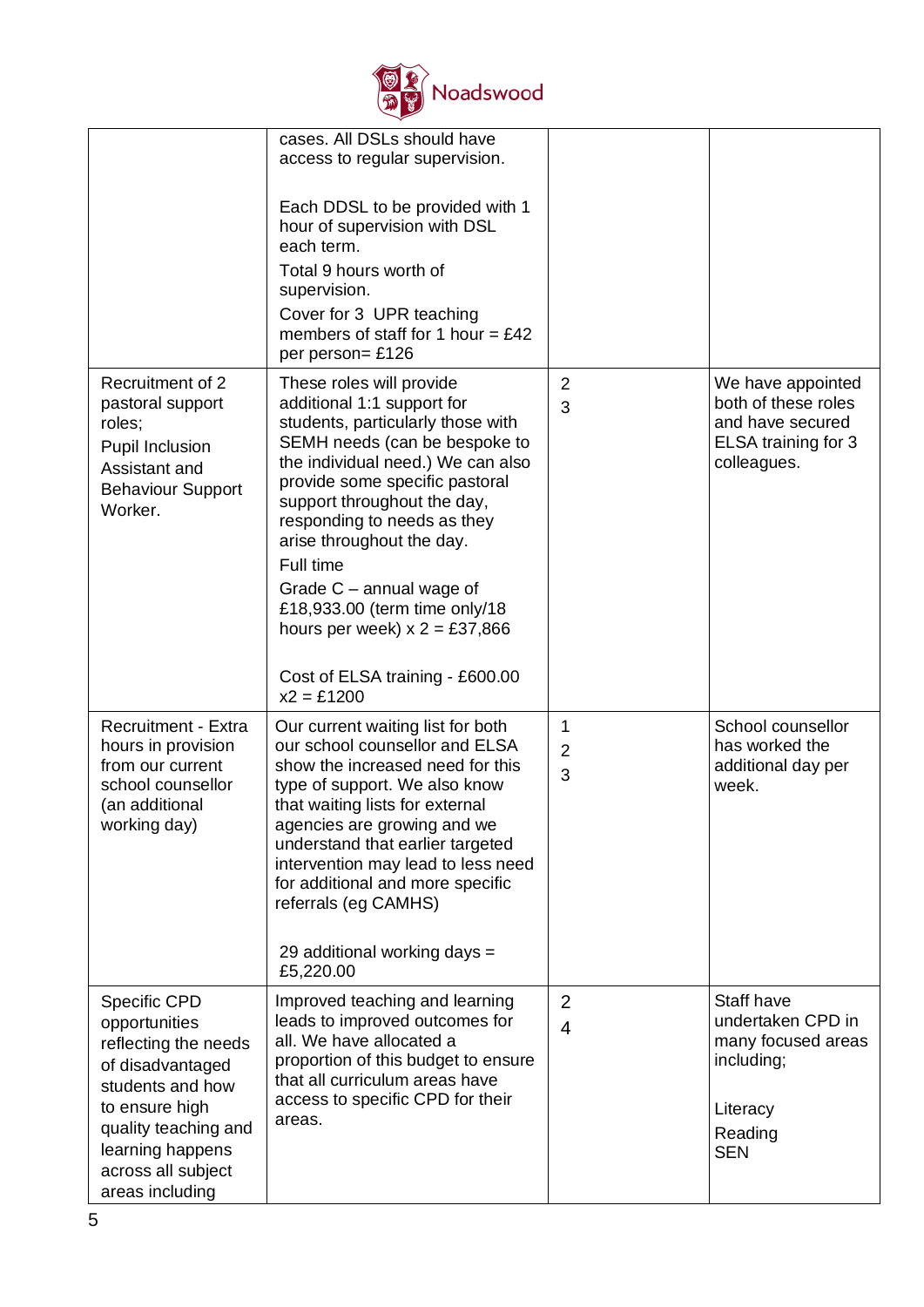

| sessions with<br>Amjad Ali and<br>Lorraine Lee.                                                                                              | £3,000                                                                                                                                                                                                               |                                  |                                                                                                                                                                                                                           |
|----------------------------------------------------------------------------------------------------------------------------------------------|----------------------------------------------------------------------------------------------------------------------------------------------------------------------------------------------------------------------|----------------------------------|---------------------------------------------------------------------------------------------------------------------------------------------------------------------------------------------------------------------------|
| Allocation of budget<br>for subject specific<br>resources such as<br>key speakers,<br>aiding with<br>curriculum-based<br>learning activities | We have allocated a proportion of<br>the budget for curriculum areas to<br>fund speakers/workshops/trips<br>and other specific activities which<br>will enrich and support the<br>curriculum being taught.<br>£3,000 | $\overline{2}$<br>$\overline{4}$ | We have already<br>seen a variety of<br>speakers including;<br>Lorraine Lee - Exam<br>support<br>Go Fish Mentoring -<br>exam support<br>Suffragette Speaker<br>Amjad Ali - SEN and<br>pupil premium<br>Mike Armiger - SEN |

# **Targeted academic support (for example, tutoring, one-to-one support structured interventions)**

Budgeted cost: £ 81,000

| <b>Activity</b>                                                                                                | <b>Evidence that supports this</b><br>approach                                                                                                                                                                                                                                                                                                                                                                                                                                                                                            | <b>Challenge</b><br>number(s)<br>addressed | <b>May Review</b>                         |
|----------------------------------------------------------------------------------------------------------------|-------------------------------------------------------------------------------------------------------------------------------------------------------------------------------------------------------------------------------------------------------------------------------------------------------------------------------------------------------------------------------------------------------------------------------------------------------------------------------------------------------------------------------------------|--------------------------------------------|-------------------------------------------|
| Targeted academic<br>residential weekend<br>to include deep dive<br>sessions in English,<br>Maths and Science. | Research shows the result of<br>targeted and bespoke<br>interventions alongside high<br>quality teaching and learning.<br>We know we need to focus our<br>first phase of the 'recovery'<br>plan around core subjects<br>which this weekend plans to<br>address.<br>Subject Leaders 1 day each =<br>£640.00<br>9 (3 from each subject) MRP<br>teachers 1 day each $=$<br>£1,917.00<br>Venue hire, activities, provision<br>of 2 x meals (lunch and dinner<br>on day 1), resources needed<br>for the weekend $£8-10k$ -<br>awaiting quotes) | $\overline{2}$                             | Planning underway for<br>late Summer term |
| Development of an<br>academic 1:1                                                                              | 1:1 mentoring provided by<br>volunteer members of staff,                                                                                                                                                                                                                                                                                                                                                                                                                                                                                  | $\overline{2}$<br>3                        |                                           |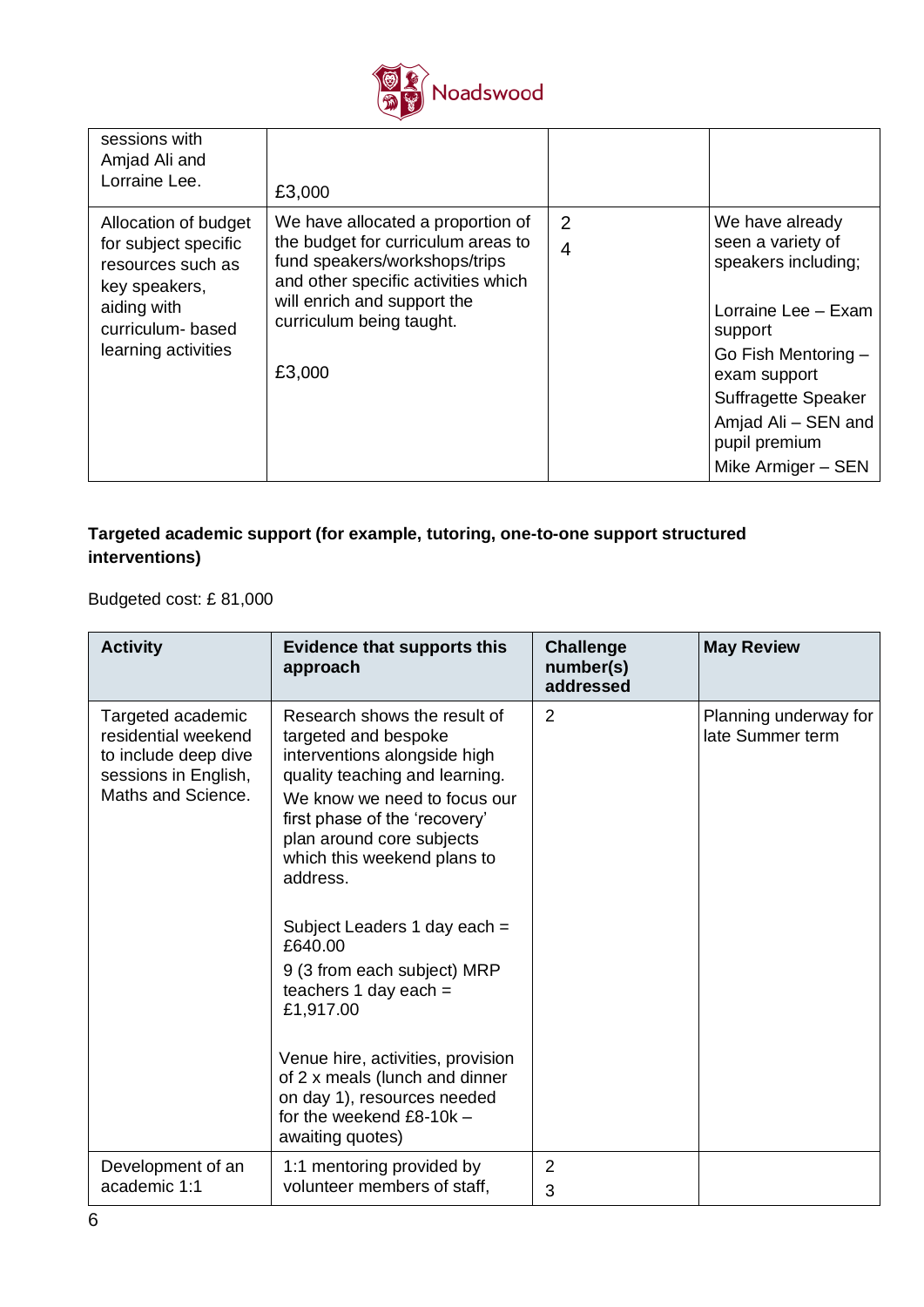

| mentoring<br>programme<br>providing<br>disadvantaged<br>students with a<br>weekly mentoring<br>session.    | meeting with students after<br>school and following a<br>programme.<br>Pay hourly tutoring rate of<br>£30.00<br>Every year 10 and 11 PP<br>student (67) to have 1 hour per<br>fortnight of tutoring = £4020 per<br>month. Starting in January | 5                   |                                                                                                   |
|------------------------------------------------------------------------------------------------------------|-----------------------------------------------------------------------------------------------------------------------------------------------------------------------------------------------------------------------------------------------|---------------------|---------------------------------------------------------------------------------------------------|
|                                                                                                            | 2022 through to May 2022 =<br>£20,100.                                                                                                                                                                                                        |                     |                                                                                                   |
| <b>Additional tutoring</b><br>provided in English,<br><b>Maths and Science</b>                             | We undertook this in the first<br>term back after lockdown 3<br>and noted the difference it<br>made in both outcomes and<br>attitude to the students who<br>were involved.                                                                    | $\overline{2}$<br>5 | Extra tuition being<br>delivered in core<br>subject areas.                                        |
|                                                                                                            | We would like to continue<br>offering 1:1 or small group<br>tutoring in the core subjects at<br>an approx total cost of £4,000<br>per term. (Total £12,000)                                                                                   |                     |                                                                                                   |
| Closing the Gap<br>co-ordinators                                                                           | £11,000                                                                                                                                                                                                                                       |                     |                                                                                                   |
| Use of Reading Plus<br>programme in KS3<br>to ensure literacy<br>outcomes.                                 | We used the reading plus<br>programme in $2020 - 2021$<br>with our key stage 3 students.<br>It provides real time data on<br>attainment in reading and<br>comprehension which can then<br>be used by classroom<br>teachers.<br>£7,000         | $\overline{2}$<br>5 | Reading plus being<br>used by Year 7 and 8.                                                       |
| Purchasing revision<br>books and subject<br>specific texts for<br>students.                                | £3,000 across the core<br>subjects                                                                                                                                                                                                            | 3                   | All Year 10 and 11<br>disadvantaged<br>students have been<br>provided with revision<br>materials. |
| Curriculum<br>provision -<br>creation of a<br>designated space<br>which allows for<br>on-site provision of | We work in close<br>partnership with local<br>college providers and work<br>placements and will<br>continue to do so. This<br>provision will allow us to aid<br>delivery of (in conjunction                                                   | 5                   | This space is now<br>completed and ready<br>to be used in the<br>Summer term.                     |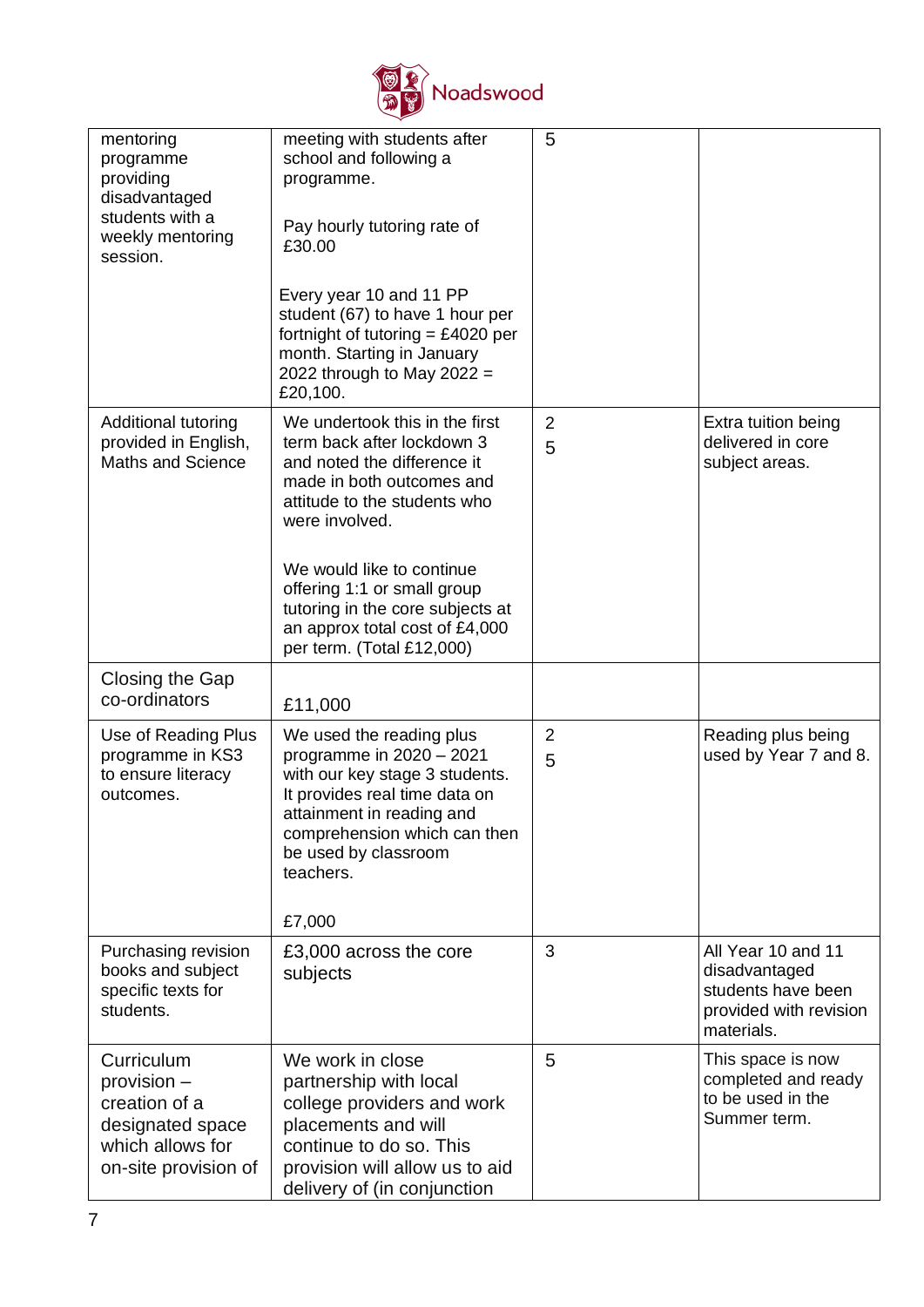

| alternative<br>curriculum courses | with local providers) a<br>hairdressing course and<br>bike/vehicle maintenance.<br>We will convert part of our<br>current buildings to allow for<br>the creation of a mini-salon<br>and equipment for the bike<br>course. |  |
|-----------------------------------|---------------------------------------------------------------------------------------------------------------------------------------------------------------------------------------------------------------------------|--|
|                                   | £14,510.00                                                                                                                                                                                                                |  |

# **Wider strategies (for example, related to attendance, behaviour, wellbeing)**

# Budgeted cost: £12,000

| <b>Activity</b>                                                                                                                            | <b>Evidence that supports this</b><br>approach                                                                                                                                                                                                                                                                                                      | <b>Challenge</b><br>number(s)<br>addressed | <b>May review</b>                                                                                                    |
|--------------------------------------------------------------------------------------------------------------------------------------------|-----------------------------------------------------------------------------------------------------------------------------------------------------------------------------------------------------------------------------------------------------------------------------------------------------------------------------------------------------|--------------------------------------------|----------------------------------------------------------------------------------------------------------------------|
| Attendance project<br>specifically focusing<br>on those who are<br>PA.                                                                     | Data shows that our<br>disadvantaged students have<br>lower attendance. We need<br>bespoke interventions for each<br>student which could include<br>helping with morning routines,<br>visiting the home, provision of<br>resources etc.<br>£5,000                                                                                                   | $\mathbf 1$                                | Staff attended specific<br>attendance CPD.<br>Home visits are<br>underway using<br>support of pastoral<br>assistant. |
| Attendance at New<br><b>Forest Behaviour</b><br>Project to work in<br>partnership with the<br>cluster on improved<br>behaviour.            | Collaborative partnership with<br>other schools to develop our<br>own practice - shared<br>projects.                                                                                                                                                                                                                                                | $\overline{2}$<br>3                        | 2 x AHT attended the<br>project.                                                                                     |
| Creation of a multi-<br>sensory/multi-<br>purpose space for<br>students to have<br>access to in times of<br>emotional need or<br>distress. | Our students need a safe<br>space where they are able to<br>take time-out, reflect and ask<br>for help if needed.<br>Local schools with this<br>provision have shared their<br>effectiveness.<br>Our current consultancy work<br>with SEMH lead, Mike<br>Armiger, has shown us the<br>need for this sort of provision<br>within our school setting. | 3                                          | The space has been<br>created and is being<br>used pre it's official<br>launch in the summer<br>term.                |
|                                                                                                                                            | £3,000 - £5,000                                                                                                                                                                                                                                                                                                                                     |                                            |                                                                                                                      |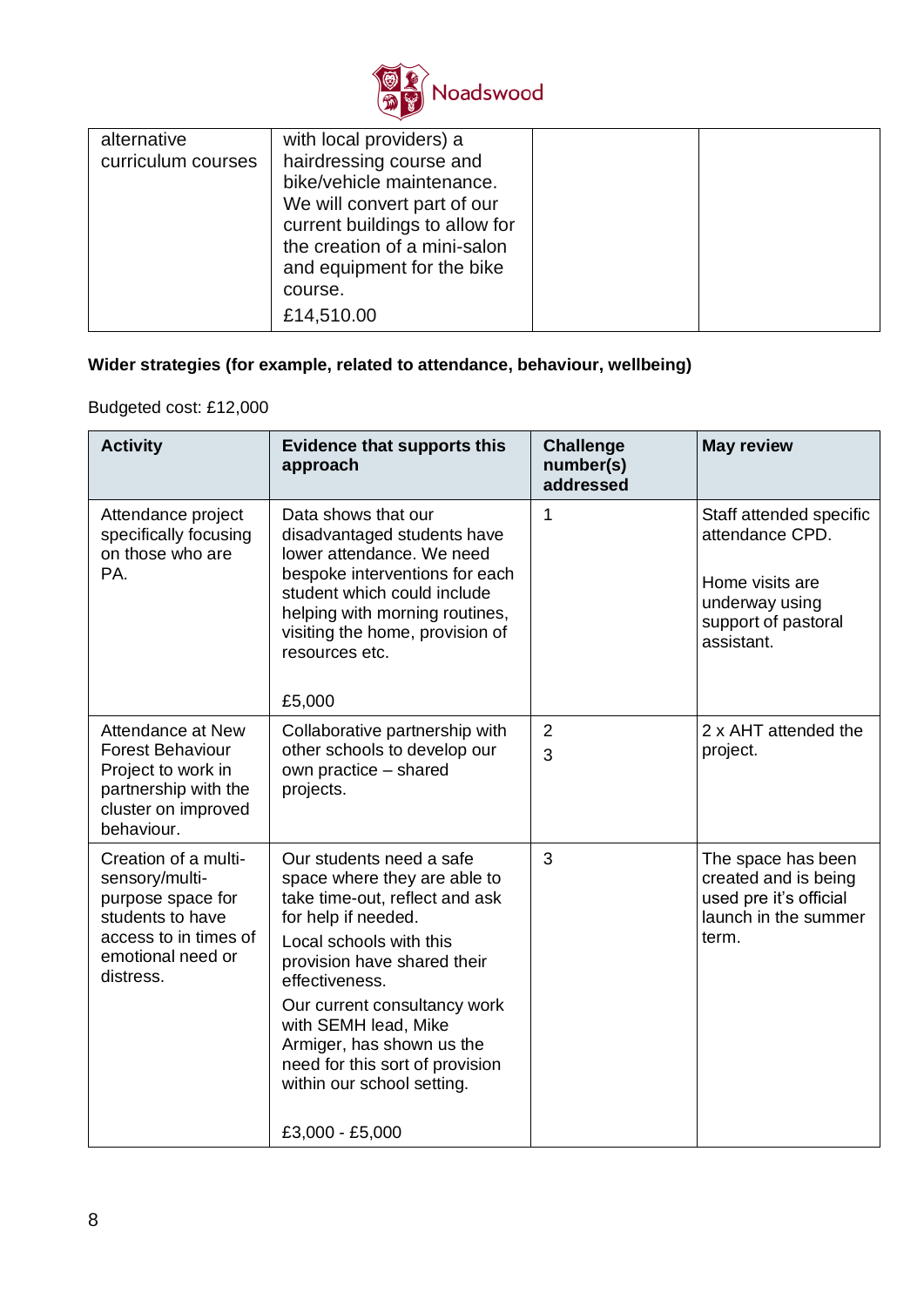

| Use of PP funds to<br>support uniform<br>costing                                          | PP students are entitled to<br>have contributions towards<br>purchasing their uniform.<br>£500.00                                                                      | 3      | We continue to<br>purchase school<br>uniform items upon<br>request and to ensure<br>adequate stock in<br>school.    |
|-------------------------------------------------------------------------------------------|------------------------------------------------------------------------------------------------------------------------------------------------------------------------|--------|---------------------------------------------------------------------------------------------------------------------|
| Use of PP funds to<br>enable students to<br>access music<br>lessons in school             | PP students are entitled to<br>have contributions towards<br>purchasing their uniform.<br>£500.00                                                                      | 3      | Music lessons are<br>provided for PP<br>students upon<br>request.                                                   |
| Use of PP funds to<br>ensure students<br>have access to food<br>technology<br>ingredients | We allocate some of the<br>funding to ensure that all<br>students are able to participate<br>fully in Food Technology<br>lessons.<br>Approx £20 per month -<br>£250.00 | 2<br>5 | Ingredients are<br>purchased monthly,<br>enabling students to<br>have full access to<br>Food Technology<br>lessons. |

**Total budgeted cost: £146,000**